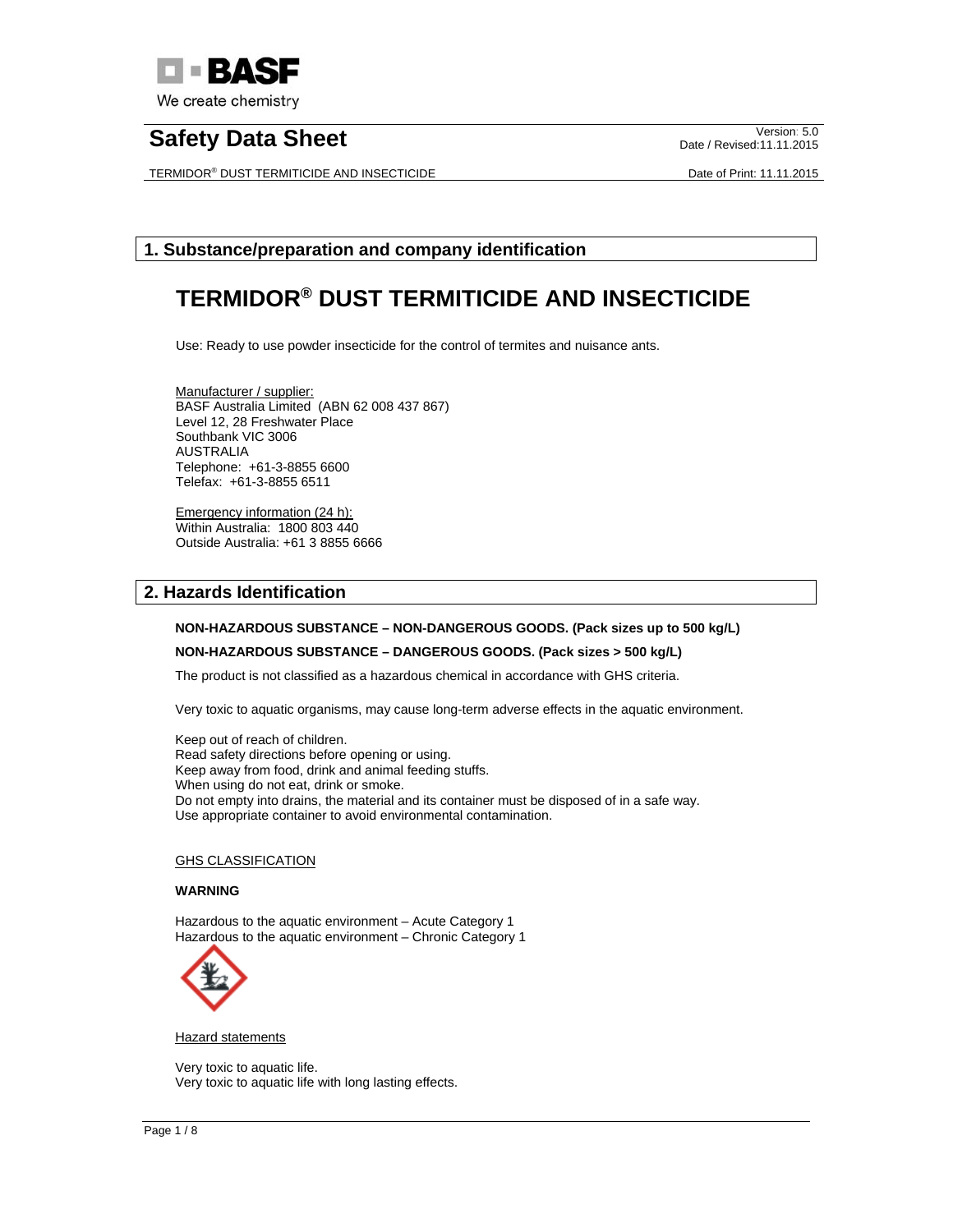

TERMIDOR® DUST TERMITICIDE AND INSECTICIDE **Example 2018** Date of Print: 11.11.2015

Date / Revised:11.11.2015

Precautionary statements (Response)

Collect spillage.

Precautionary statements (Disposal)

Dispose of contents/container to hazardous or special waste collection point.

# **3. Composition/Information on Ingredients**

# **Chemical nature**

Wettable powder insecticide

# **Hazardous ingredients**

Fipronil

 Content (W/W): 0.5 % CAS Number: 120068-37-3 Acute Toxicity (inhalation, dust) – Category 2 Acute Toxicity (oral) – Category 3 Acute Toxicity (dermal) – Category 3 STOT (repeated exposure) – Category 1 Aquatic Acute – Category 1 Aquatic Chronic – Category 1

# **4. First-Aid Measures**

# **General advice**

If poisoning occurs, contact a doctor or Poisons Information Centre. Phone 13 11 26. Avoid contact with the skin, eyes and clothing. Remove contaminated clothing.

# **If inhaled**

Keep patient calm, remove to fresh air.

## **On skin contact**

Wash thoroughly with soap and water.

## **On contact with eyes**

Wash affected eyes for at least 15 minutes under running water with eyelids held open.

## **On ingestion**

Rinse mouth and then drink plenty of water.

# **Note to physician**

Symptoms: No significant reaction of the human body to the product known. Treatment: Symptomatic treatment (decontamination, vital functions).

# **5. Fire-Fighting Measures**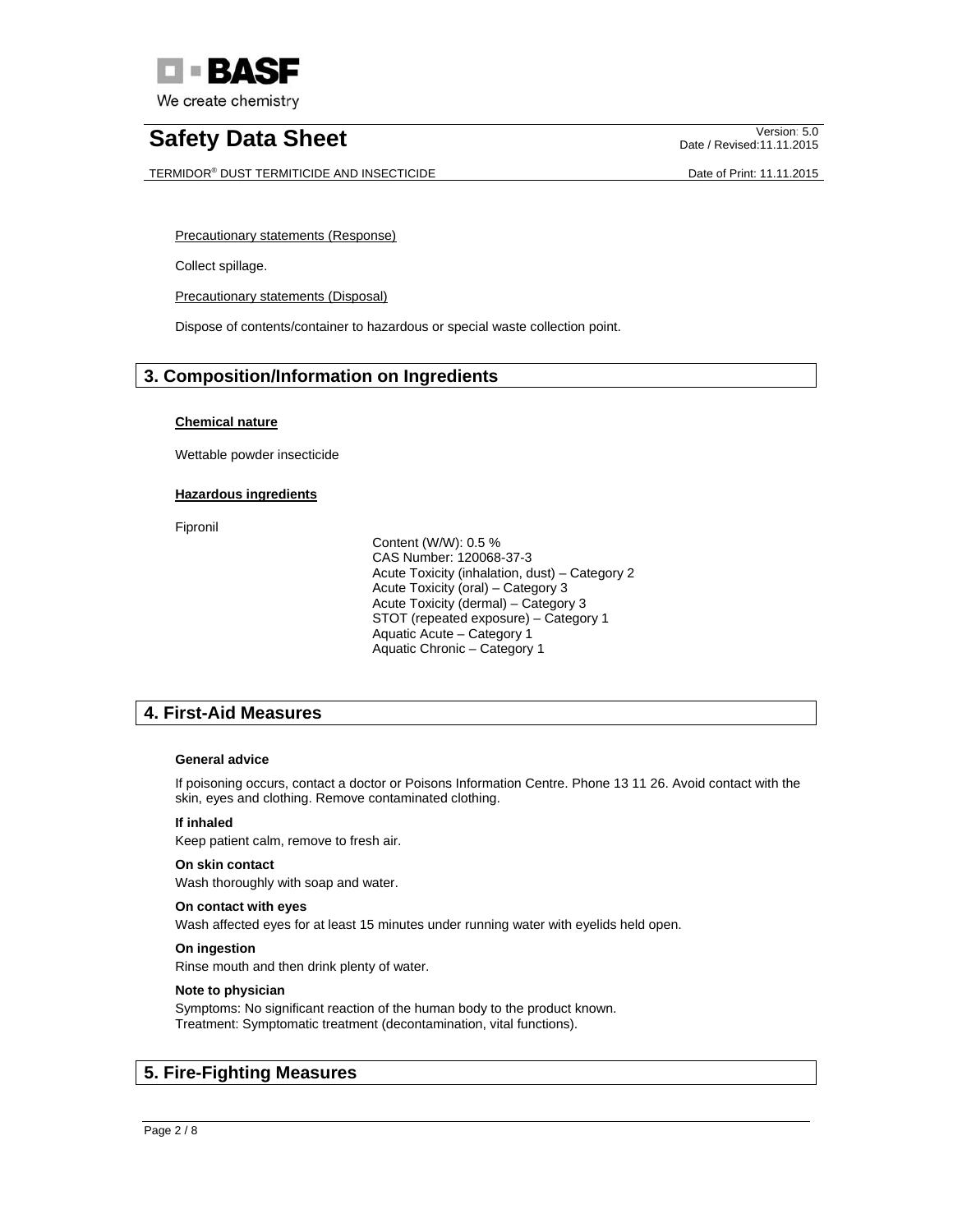

TERMIDOR® DUST TERMITICIDE AND INSECTICIDE **Example 2018** Date of Print: 11.11.2015

Date / Revised:11.11.2015

#### **Suitable extinguishing media**

Water spray, dry powder, foam. Do not use water jets or carbon dioxide.

#### **Specific hazards**

The following substances can be released in a fire: carbon monoxide, carbon dioxide, nitrogen oxides.

#### **Special protective equipment**

Wear self-contained breathing apparatus and chemical protective clothing.

#### **Further information**

In case of fire and/or explosion do not breathe fumes. Keep containers cool by spraying with water if exposed to fire. Collect contaminated extinguishing water separately and do not allow to reach sewage or effluent systems. Dispose of fire debris and contaminated extinguishing water in accordance with official regulations.

# **6. Accidental Release Measures**

#### **Personal precautions**

Use personal protective clothing. Avoid contact with the skin, eyes and clothing. Avoid dust formation.

#### **Environmental precautions**

Do not discharge into the subsoil/soil. Do not discharge into drains/surface waters/groundwater.

#### **Methods for cleaning-up or taking-up**

Contain and sweep up spills with dust binding material. Avoid raising dust. Collect waste in suitable containers, which can be labelled and sealed. Clean contaminated floors and objects thoroughly with water and detergents, observing environmental regulations. Dispose of absorbed material in accordance with regulations.

# **7. Handling and Storage**

#### **Handling**

No special measures necessary if stored and handled correctly. Ensure thorough ventilation of stores and work areas. When using, do not eat, drink or smoke. Avoid contact with eyes. Hands and/or face should be washed before breaks and at the end of the shift. Do not use in areas accessible to children. Do not apply directly to food, utensils, food packaging, food contact or handling surfaces.

#### **Protection against fire and explosion**

Avoid dust formation. Dust can form an explosive mixture with air. Prevent electrostatic charge. Sources of ignition should be kept well clear. Fire extinguishers should be kept handy.

Dust explosion class: Dust explosion Class 1 (Kst-value > 0 up to 200 bar m s-1)

# **Storage**

Store in the closed, original container in a dry, cool, well ventilated area out of direct sunlight. Keep away from heat. Protect against moisture. Shake and completely empty contents into dust application equipment. Do not dispose of unused chemicals on-site.

# **8. Exposure Controls and Personal Protection**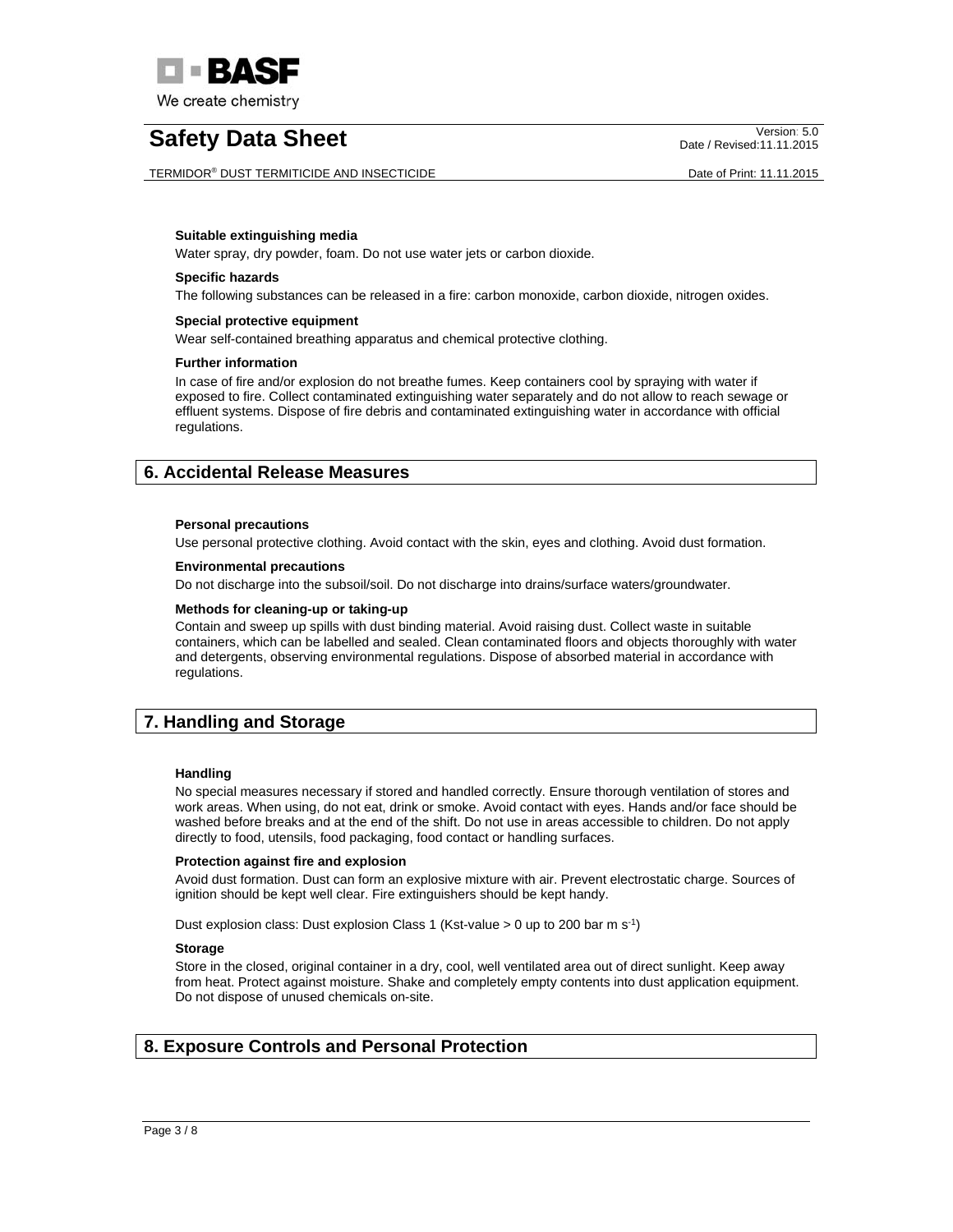

TERMIDOR® DUST TERMITICIDE AND INSECTICIDE **Example 2018** Date of Print: 11.11.2015

Date / Revised:11.11.2015

#### **Exposure limit values**

No workplace exposure standard is applicable for this product.

## **Respiratory protection**

Disposable dust mask as required.

# **Hand protection**

Elbow-length protective gloves are required for the safe handling of this product, e.g. nitrile rubber (0.4 mm), chloroprene rubber (0.5 mm) or polyvinylchloride (0.7 mm).

#### **Eye protection**

Safety goggles or safety glasses.

#### **Body protection**

Cotton overalls buttoned to the neck and wrist (or equivalent clothing).

# **General safety and hygiene measures**

Handle in accordance with good industrial hygiene and safety practice. Wearing of closed work clothing (e.g. cotton overalls) is recommended. Store work clothing separately. Keep away from food, drink and animal feeding stuffs. Wash hands after use. After each day's use wash gloves and contaminated clothing.

# **9. Physical and Chemical Properties**

| Form:<br>Colour:<br>Odour:                                                                              | powder<br>white<br>odourless                                                                                 |                              |
|---------------------------------------------------------------------------------------------------------|--------------------------------------------------------------------------------------------------------------|------------------------------|
| pH value:                                                                                               | not applicable                                                                                               |                              |
| Boiling point:<br>Melting range:                                                                        | not tested<br>not tested                                                                                     |                              |
| Flash point:<br>Lower explosion limit:<br>Upper explosion limit:<br>Explosion hazard:<br>Self ignition: | not applicable, the product is a solid<br>not available<br>not available<br>not explosive<br>$258^{\circ}$ C | (Directive 92/69/EEC, A. 16) |
| Vapour pressure:                                                                                        | not applicable                                                                                               |                              |
| Density:                                                                                                | approx. $1.52$ g/cm3 (20 $^{\circ}$ C)                                                                       |                              |
| Solubility in water:<br>Solubility:<br>Partitioning coefficient n-octanol/water (log Pow):              | dispersible<br>not available for other media<br>not applicable                                               |                              |
| Viscosity                                                                                               | not applicable, the product is a solid                                                                       |                              |
| Evaporation rate:                                                                                       | not applicable                                                                                               |                              |

# **10. Stability and Reactivity**

#### **Conditions to avoid**

Protect against moisture. Keep away from heat. Protect from direct sunlight.

#### **Thermal decomposition**

No decomposition if stored and handled as per the directions on the label.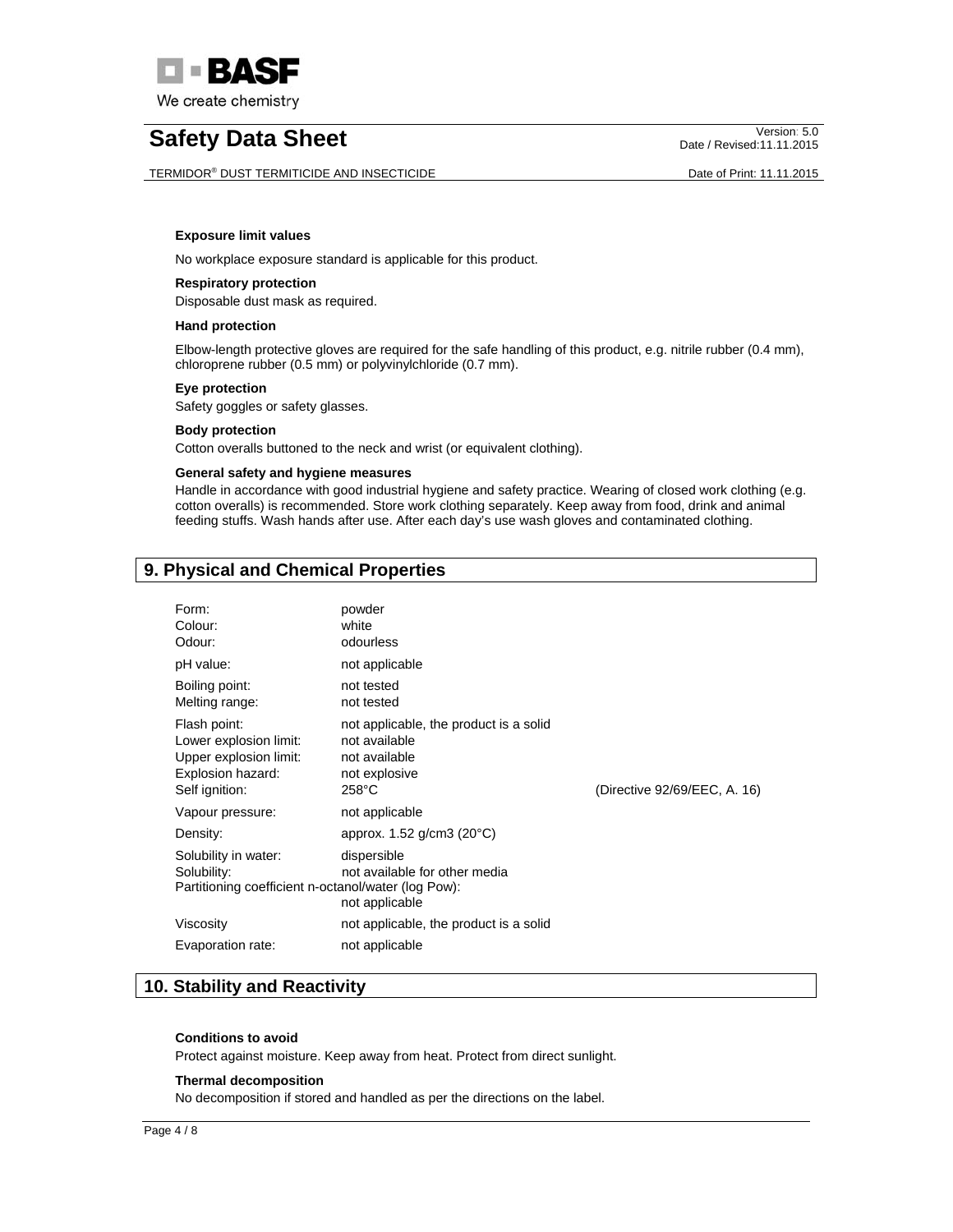

TERMIDOR® DUST TERMITICIDE AND INSECTICIDE **Example 2018** Date of Print: 11.11.2015

Date / Revised:11.11.2015

#### **Materials to avoid**

Strong acids, strong bases and strong oxidizing agents.

#### **Hazardous reactions**

No hazardous reactions when stored and handled according to instructions.

#### **Hazardous decomposition products**

No hazardous decomposition product when stored and handled according to instructions.

# **11. Toxicological Information**

#### **Acute toxicity**

Assessment of acute toxicity: Virtually non-toxic by inhalation. Virtually non-toxic after a single skin contact. Virtually non-toxic after a single ingestion.

Experimental/calculated data: LD50 rat (oral): > 5000 mg/kg (OECD Guideline 423) LD50 rat (dermal): > 5000 mg/kg (OECD Guideline 402) LC50 rat (by inhalation)  $>$  5 mg/l/4 h

#### **Irritation**

Assessment of irritating effects: Not irritating to the skin. Not irritating to the eyes.

## **Sensitization**

Assessment of sensitization: There is no evidence of a skin-sensitizing potential.

## **Germ cell mutagenicity**

Assessment of mutagenicity:

Mutagenicity tests revealed no genotoxic potential. The product has not been tested. The statement has been derived from the properties of the individual components.

#### **Carcinogenicity**

Assessment of carcinogenicity (fipronil)

In long-term studies in rats, the substance induced thyroid tumours. In long-term studies in rodents exposed to high doses, a tumorigenic effect was found. However, these results are thought to be due to a rodentspecific liver effect that is not relevant to humans. The product has not been tested. The statement has been derived from the properties of the individual components.

#### **Reproductive toxicity**

Assessment of reproduction toxicity:

The results of animal studies gave no indication of a fertility impairing effect. The product has not been tested. The statement has been derived from the properties of the individual components.

#### **Developmental toxicity**

#### Assessment of teratogenicity:

Animal studies gave no indication of a developmental toxic effect at doses that were not toxic to the parental animals. The product has not been tested. The statement has been derived from the properties of the individual components.

## **Repeated dose toxicity and Specific Target Organ Toxicity (repeated exposure)**

Assessment of repeated dose toxicity:

Fipronil causes mortality and signs of neurotoxicity through prolonged or repeated exposure.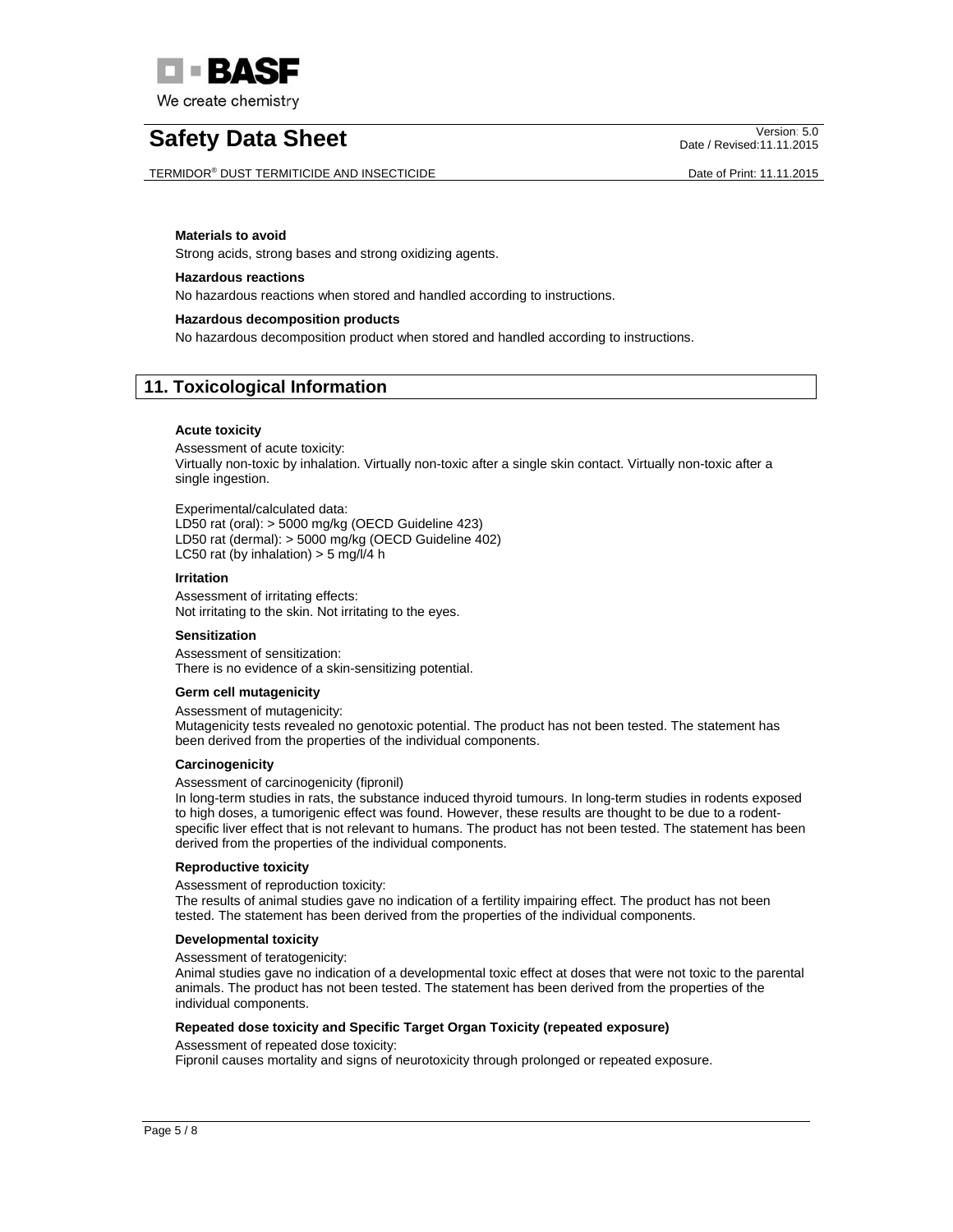

TERMIDOR® DUST TERMITICIDE AND INSECTICIDE DATE DATE DATE DATE DATE DATE OF PRINT: 11.11.2015

Date / Revised:11.11.2015

## **Other relevant toxicity information**

Misuse can be harmful to health. May irritate the eyes, nose and throat. Repeated exposure may cause allergic disorders. Avoid contact with eyes. Do not inhale dust.

# **12. Ecological Information**

## **Ecotoxicity**

Assessment of aquatic toxicity:

Very toxic to aquatic organisms. May cause long-term adverse effects in the aquatic environment. The product has not been tested. The statement has been derived from the properties of the individual components.

Information on Fipronil:

Toxicity to fish: LC50 (96 h): 0.0852 mg/l, Lepomis macrochirus LC50 (96 h): 0.25 mg/l, Oncorhynchus mykiss LC50 (96 h): 0.43 mg/l, Cyprinus carpio

Toxicity to aquatic invertebrates: EC50 (48 h): 0.19 mg/l, Daphnia magna LC50 (96 h): 0.00014 mg/l, Mysidopsis bahia No Observed Effect Concentration (NOEC): 0.0098 mg/l/21 d, Daphnia magna No Observed Effect Concentration (NOEC): 0.000008 mg/l/96 h, Mysidopsis bahia

Toxicity to aquatic plants: EC50 (96 h): 0.068 mg/l (growth rate), Scenedesmus subspicatus No Observed Effect Concentration (NOEC): 0.04 mg/l/96 h, Pseudokirchneriella subcapitata EC50 (14 d):  $> 0.16$  mg/l (growth rate), Lemna gibba No Observed Effect Concentration (NOEC): > 0.16 mg/l/14 d, Lemna gibba

## **Mobility**

Assessment transport between environmental compartments: Following exposure to soil, adsorption to solid soil particles is probable, therefore contamination of the groundwater is not expected. The product has not been tested. The statement has been derived from the properties of the individual components.

## **Persistence and degradability**

Assessment biodegradation and elimination (H2O): Fipronil is not readily biodegradable. The product has not been tested. The statement has been derived from the properties of the individual components.

## **Bioaccumulation potential**

Assessment biodegradation and elimination (H2O): Accumulation in organisms is not to be expected. The product has not been tested. The statement has been derived from the properties of the individual components.

Information on Fipronil:

Bioconcentration factor: 321, Lepomis macrochirus

## **Additional information**

Other ecotoxicological advice: Do not discharge product into the environment without control.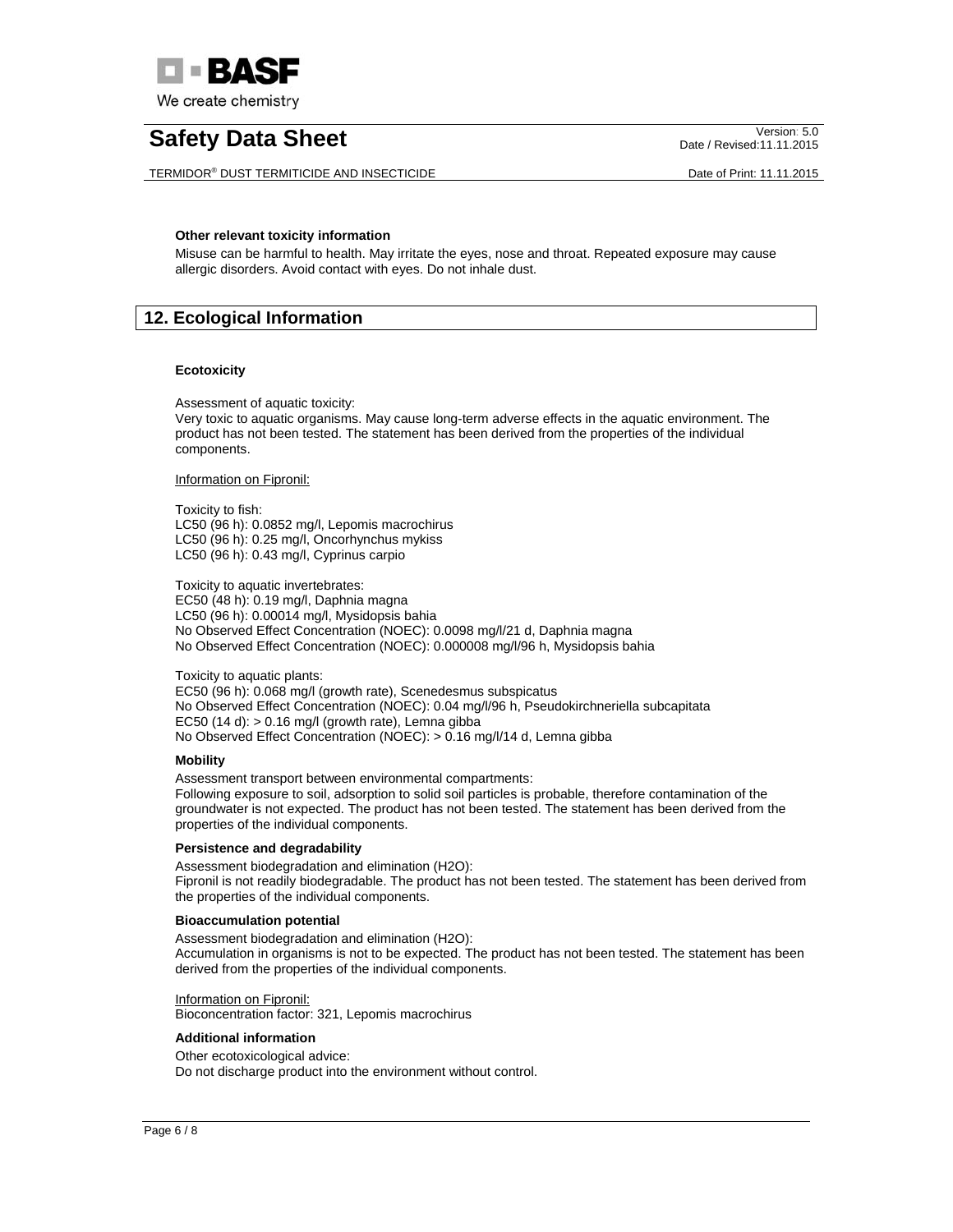

TERMIDOR® DUST TERMITICIDE AND INSECTICIDE **Example 2018** 2018 2019 Date of Print: 11.11.2015

Date / Revised:11.11.2015

# **13. Disposal Considerations**

## **Waste disposal of substance**

Dispose of in accordance with relevant local, state or territory government regulations. Do not incinerate product.

## **Contaminated packaging**

Break, crush and bury empty containers in a local authority landfill. If no landfill is available, bury the container below 500 mm in a disposal pit specifically marked and set up for this purpose. The pit should be clear of waterways, desirable vegetation and tree roots. Empty contains and product should not be burnt. Do not contaminate streams, rivers or waterways with the chemical or used containers.

# **14. Transport Information**

## **Domestic transport (ADG)**

| Hazard Class:   |                                                              |
|-----------------|--------------------------------------------------------------|
| ID Number:      | <b>UN 3077</b>                                               |
| Packing Group:  | Ш                                                            |
| Hazard Label:   | 9. EHSM                                                      |
| Proper Shipping | ENVIRONMENTALLY HAZARDOUS SUBSTANCE, SOLID, N.O.S. (contains |
| Name:           | FIPRONIL)                                                    |
| Hazchem Code:   | 27                                                           |

# **Sea transport (IMDG)**

| Hazard Class:     | 9                                                            |
|-------------------|--------------------------------------------------------------|
| ID Number:        | UN 3077                                                      |
| Packing Group:    | Ш                                                            |
| Hazard Label:     | 9. EHSM                                                      |
| Proper Shipping   | ENVIRONMENTALLY HAZARDOUS SUBSTANCE, SOLID, N.O.S. (contains |
| Name:             | FIPRONIL)                                                    |
| Marine Pollutant: | YFS.                                                         |

# **Air transport (ICAO/IATA)**

| Hazard Class:   |                                                              |
|-----------------|--------------------------------------------------------------|
| ID Number:      | <b>UN 3077</b>                                               |
| Packing Group:  | Ш                                                            |
| Hazard Label:   | 9. EHSM                                                      |
| Proper Shipping | ENVIRONMENTALLY HAZARDOUS SUBSTANCE, SOLID, N.O.S. (contains |
| Name:           | FIPRONIL)                                                    |

## **Further information**

Environmentally Hazardous Substances meeting the description of UN 3077 or UN 3082 are not subject to the Australian Dangerous Goods Code when transported by road or rail in packages not exceeding 500 kg (L) or IBCs.

# **15. Regulatory Information**

Standard for the Uniform Scheduling of Drugs and Poisons (SUSMP)